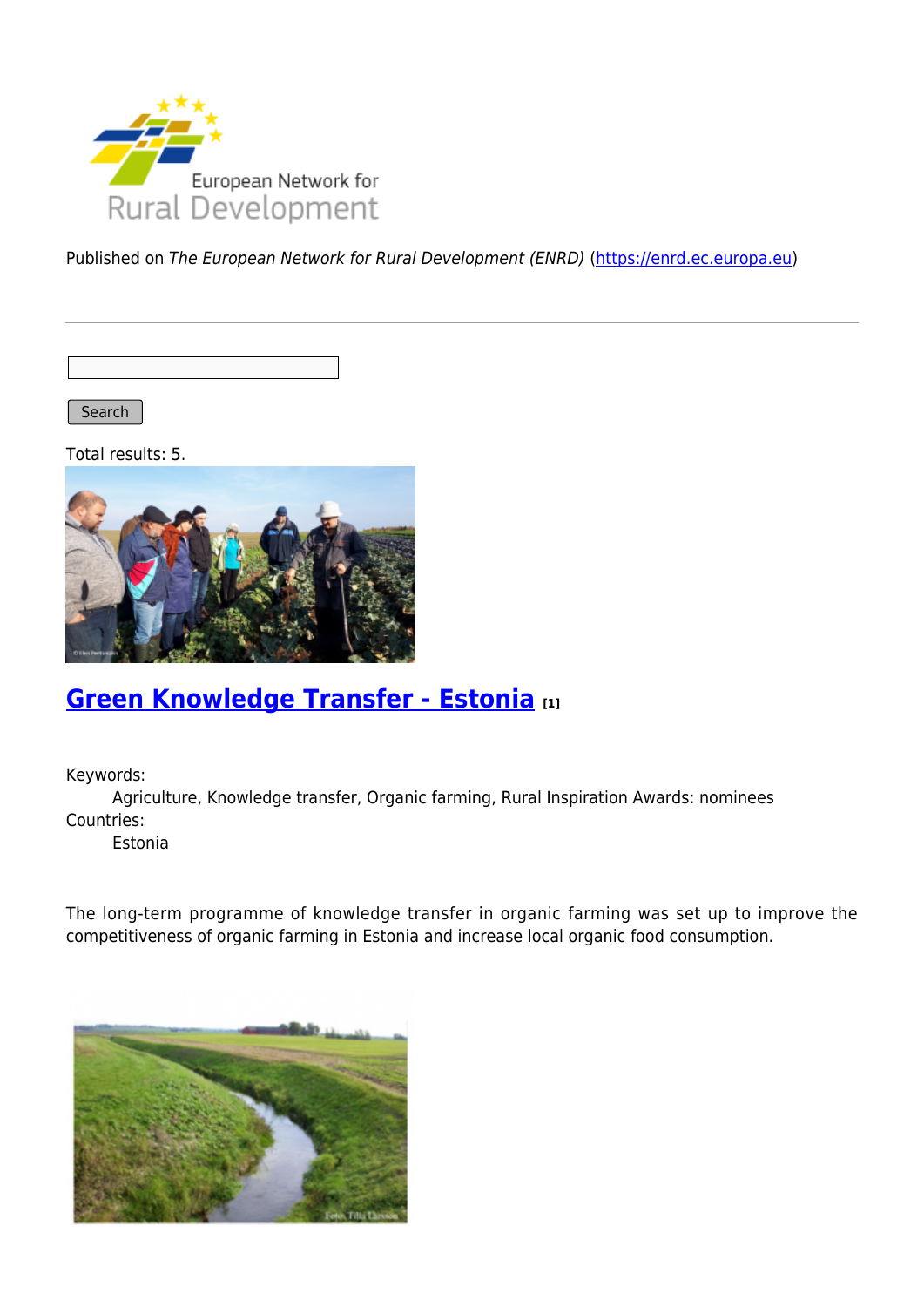# **[Studiecirklar om diken – 'Study circles' on ditch](https://enrd.ec.europa.eu/projects-practice/studiecirklar-om-diken-study-circles-ditch-management_en) [management](https://enrd.ec.europa.eu/projects-practice/studiecirklar-om-diken-study-circles-ditch-management_en) [2]**

Keywords:

Agriculture, Climate change adaptation, Education & lifelong learning, Knowledge transfer, Soil management

Countries:

Sweden

A new participatory approach for increasing landowners' knowledge on how to manage drainage ditches that play a key role in Swedish agriculture.



# **[Establishing poplar tree plantations for industrial use in](https://enrd.ec.europa.eu/projects-practice/establishing-poplar-tree-plantations-industrial-use-hungary_en) [Hungary](https://enrd.ec.europa.eu/projects-practice/establishing-poplar-tree-plantations-industrial-use-hungary_en) [3]**

Keywords:

Climate change adaptation, Entrepreneurship, Forestry, Innovation, Renewable energy Countries:

Hungary

Using Rural Development Programme (RDP) support to set up modern poplar plantations in response to the increasing demand from industry for high quality raw materials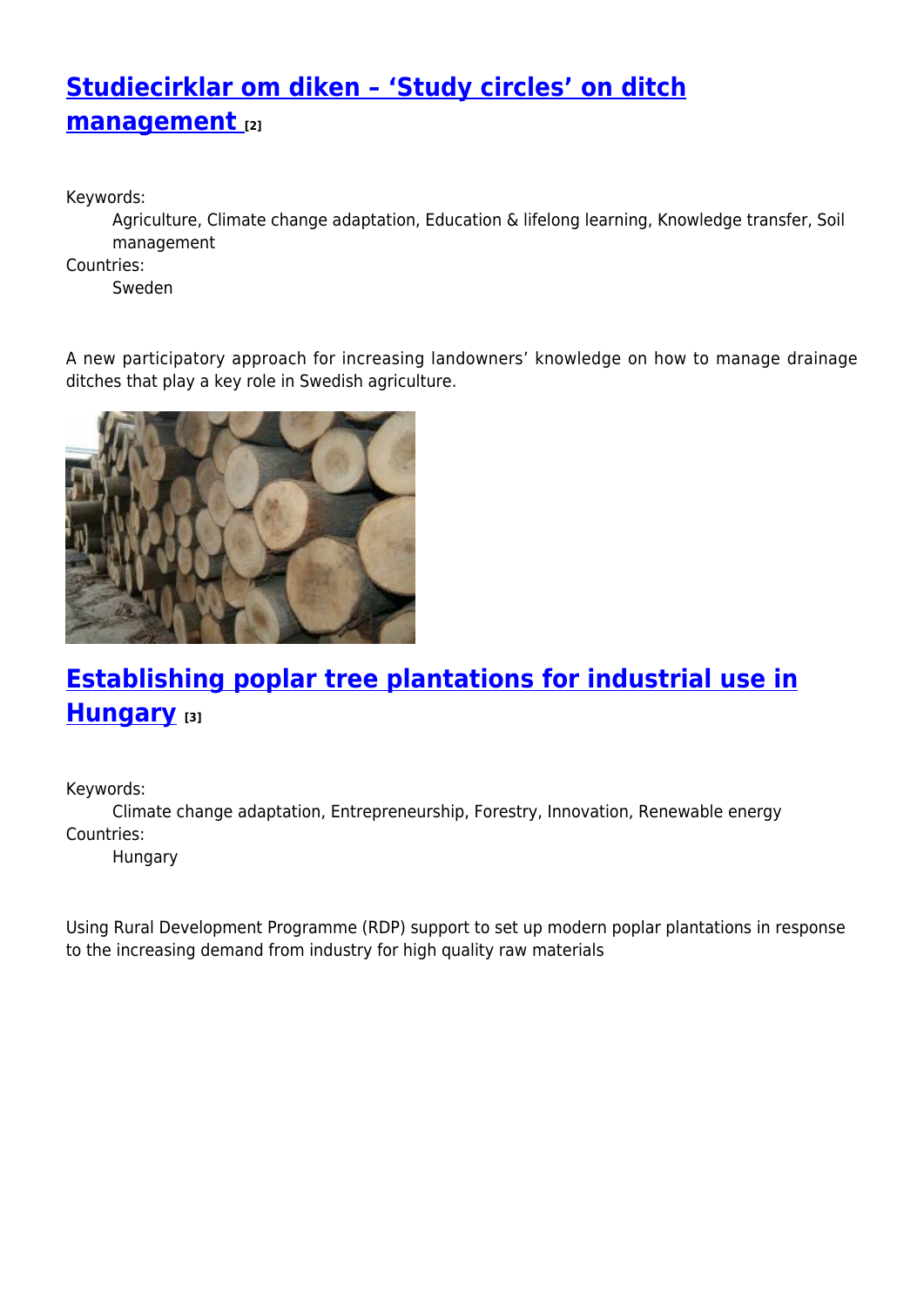

## **[Qualification of land users in nature conservation](https://enrd.ec.europa.eu/projects-practice/qualification-land-users-nature-conservation_en) [4]**

Keywords:

Advisory services, Agriculture, Information & promotion activities, Knowledge transfer, Nature conservation, Vocational training & skills acquisition

Countries:

Germany

Ensuring the preservation and restoration of species and habitats in Saxony, by offering free advice and relevant qualifications to land users.



### **[Knowledge transfer programme on organic farming](https://enrd.ec.europa.eu/projects-practice/knowledge-transfer-programme-organic-farming_en) [5]**

Keywords:

Agriculture, Education & lifelong learning, Information & promotion activities, Organic farming Countries:

Estonia

A series of knowledge-transfer activities to increase knowledge and skills on organic plant and animal production, processing and marketing.